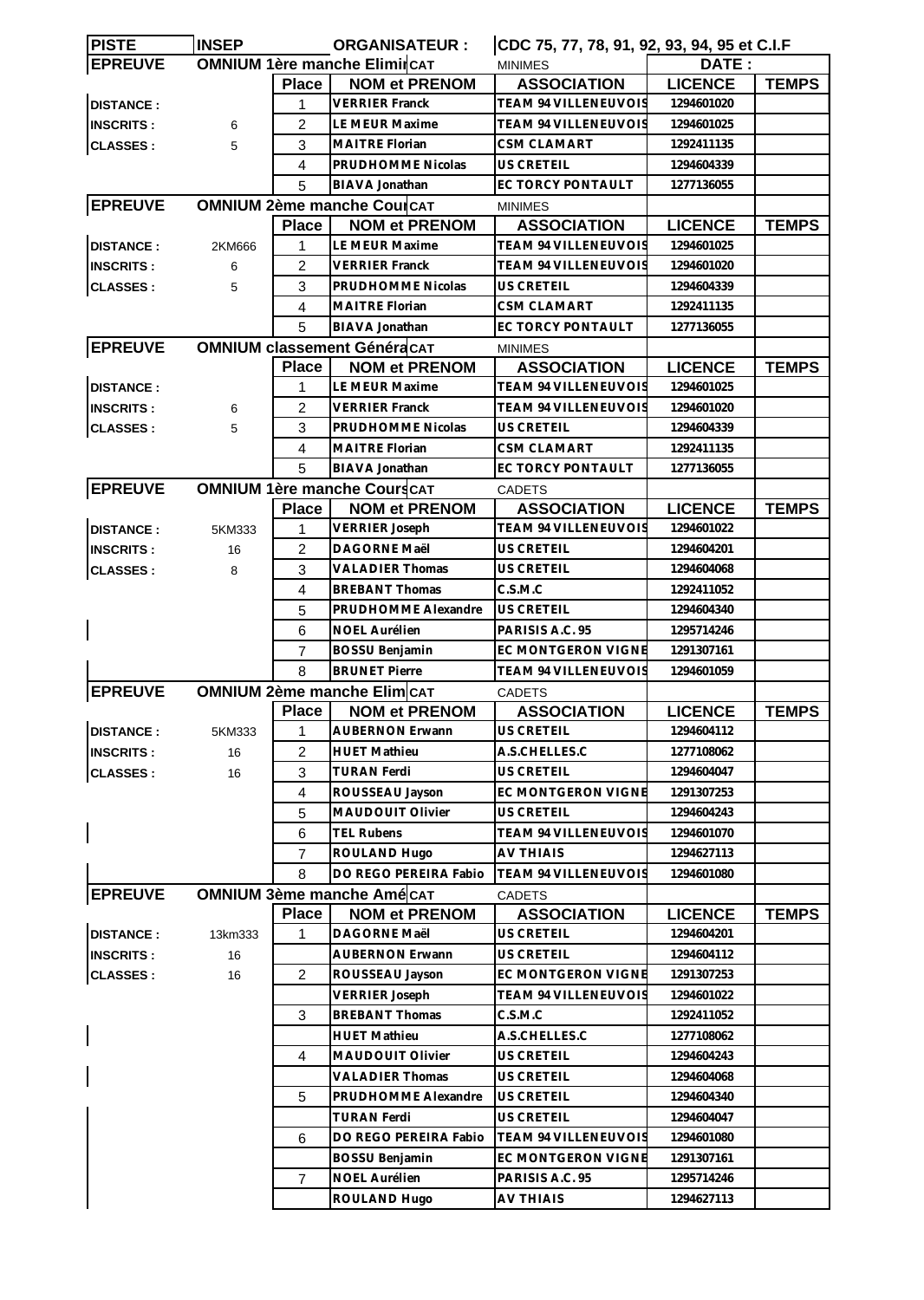|                  |         | 8              | <b>TEL Rubens</b>                                 | TEAM 94 VILLENEUVOIS                                   | 1294601070               |              |
|------------------|---------|----------------|---------------------------------------------------|--------------------------------------------------------|--------------------------|--------------|
|                  |         |                | <b>BRUNET Pierre</b>                              | TEAM 94 VILLENEUVOIS                                   | 1294601059               |              |
| <b>EPREUVE</b>   |         |                | <b>OMNIUM 1ère manche Cours CAT</b>               | SEN/JUN                                                |                          |              |
|                  |         | <b>Place</b>   | <b>NOM et PRENOM</b>                              | <b>ASSOCIATION</b>                                     | <b>LICENCE</b>           | <b>TEMPS</b> |
| <b>DISTANCE:</b> | 8km333  | 1              | <b>GASPARI Alexandre</b>                          | AS CORBEIL ESSONNES                                    | 1291302318               |              |
| <b>INSCRITS:</b> | 25      | $\overline{2}$ | <b>DROLLEE Arnaud</b>                             | US CRETEIL                                             | 1294604150               |              |
| <b>CLASSES:</b>  | 21      | 3              | <b>BROCHARD Mickaël</b>                           | CSM VILLENEUVE GARE                                    | 1292420062               |              |
|                  |         | $\overline{4}$ | SAURET Jason                                      | TEAM 94 VILLENEUVOIS                                   | 1294601008               |              |
|                  |         | 5              | DA.CRUZ Aderito                                   | C.S.M.V.G                                              | 1292420108               |              |
|                  |         | 6              | <b>ILONGO Dimitri</b>                             | <b>ARGENTEUIL VAL SEINE</b>                            | 1295708142               |              |
|                  |         | 7              | <b>MARECHAL Valentin</b>                          | EC TORCY PONTAULT                                      | 1277136155               |              |
|                  |         | 8              | BENVENUTO Jean Paul                               | AS VARENNOISE                                          | 1277110026               |              |
|                  |         | 9              | <b>TAHIR Zinedine</b>                             | <b>VC CERGY PONTOISE</b>                               | 1295709005               |              |
|                  |         | 10             | BENDAHOU DOUIBI Samy VC GARENNOIS                 |                                                        | 1292407008               |              |
|                  |         | 11             | <b>MUSELIER Eric</b>                              | EC TORCY PONTAULT                                      | 1277136053               |              |
| <b>EPREUVE</b>   |         |                | <b>OMNIUM 2ème manche Elim CAT</b>                | SEN/JUN                                                |                          |              |
|                  |         | <b>Place</b>   | <b>NOM et PRENOM</b>                              | <b>ASSOCIATION</b>                                     | <b>LICENCE</b>           | <b>TEMPS</b> |
| <b>DISTANCE:</b> | 8km333  | 1              | CARU Maxime                                       | AS CORBEIL ESSONNES                                    | 1291302313               |              |
| <b>INSCRITS:</b> | 25      | 2              | <b>CYPRIEN Kenny</b>                              | US CRETEIL<br><b>CSM CLAMART</b>                       | 1294604604               |              |
| <b>CLASSES:</b>  | 20      | 3<br>4         | <b>MAITRE Cyril</b><br><b>LASSAUNIERE Olivier</b> | ARGENTEUIL VAL SEINE                                   | 1292411163               |              |
|                  |         |                | MUSELET Julien                                    |                                                        | 1295708381               |              |
|                  |         | 5<br>6         | <b>LEVERT Nicolas</b>                             | <b>VC CERGY PONTOISE</b><br><b>B.C. NOISY LE GRAND</b> | 1295709001<br>1293507156 |              |
| $\mathsf{l}$     |         | $\overline{7}$ | <b>BROCHARD Florent</b>                           | V.C.LA POMME MARSEI                                    | 2113085722               |              |
|                  |         | 8              | DOS SANTOS Mickaêl                                | ARGENTEUIL VAL SEINE                                   | 1295708013               |              |
|                  |         | 9              | <b>MASANET Adrien</b>                             | EC TORCY PONTAULT                                      | 1277136081               |              |
|                  |         | 10             | <b>BAGLIN Sylvain</b>                             | VC GARENNOIS                                           | 1292407045               |              |
|                  |         | 11             | <b>MUSELIER Eric</b>                              | EC TORCY PONTAULT                                      | 1277136053               |              |
| <b>EPREUVE</b>   |         |                | <b>OMNIUM 3ème manche Amé CAT</b>                 | <b>SEN/JUN</b>                                         |                          |              |
|                  |         | <b>Place</b>   | <b>NOM et PRENOM</b>                              | <b>ASSOCIATION</b>                                     | <b>LICENCE</b>           |              |
|                  |         |                |                                                   |                                                        |                          |              |
| <b>DISTANCE:</b> | 21km666 | 1              | <b>CARU Maxime</b>                                | AS CORBEIL ESSONNES                                    | 1291302313               | <b>TEMPS</b> |
| <b>INSCRITS:</b> |         |                | GASPARI Alexandre                                 | AS CORBEIL ESSONNES                                    | 1291302318               |              |
| <b>CLASSES:</b>  | 20      | 2              | LASSAUNIERE Olivier                               | ARGENTEUIL VAL SEINE                                   | 1295708381               |              |
|                  |         |                | <b>ILONGO Dimitri</b>                             | ARGENTEUIL VAL SEINI                                   | 1295708142               |              |
|                  |         | 3              | <b>MAITRE Cyril</b>                               | CSM CLAMART                                            | 1292411163               |              |
|                  |         |                | SAURET Jason                                      | TEAM 94 VILLENEUVOIS                                   | 1294601008               |              |
|                  |         | 4              | <b>BROCHARD Mickaël</b>                           | CSM VILLENEUVE GARE                                    | 1292420062               |              |
|                  |         |                | <b>BROCHARD Florent</b>                           | V.C.LA POMME MARSEI                                    | 2113085722               |              |
|                  |         | 5              | <b>MARECHAL Valentin</b>                          | EC TORCY PONTAULT                                      | 1277136155               |              |
|                  |         |                | <b>MASANET Adrien</b>                             | EC TORCY PONTAULT                                      | 1277136081               |              |
|                  |         | 6              | <b>CYPRIEN Kenny</b>                              | US CRETEIL                                             | 1294604604               |              |
|                  |         |                | <b>DROLLEE Arnaud</b>                             | US CRETEIL                                             | 1294604150               |              |
|                  |         | $\overline{7}$ | MUSELET Julien                                    | <b>VC CERGY PONTOISE</b>                               | 1295709001               |              |
|                  |         |                | <b>TAHIR Zinedine</b>                             | VC CERGY PONTOISE                                      | 1295709005               |              |
|                  |         | 8              | BENVENUTO Jean Paul                               | AS VARENNOISE                                          | 1277110026               |              |
|                  |         |                | <b>LEVERT Nicolas</b>                             | <b>B.C. NOISY LE GRAND</b>                             | 1293507156               |              |
|                  |         | 9              | <b>BAGLIN Sylvain</b>                             | <b>VC GARENNOIS</b>                                    | 1292407045               |              |
|                  |         |                | <b>BENDAHOU DOUIBI Samy</b>                       | <b>VC GARENNOIS</b>                                    | 1292407008               |              |
|                  |         | 10             | DOS SANTOS Mickaêl                                | ARGENTEUIL VAL SEINE                                   | 1295708013               |              |
|                  |         |                | DA.CRUZ Aderito                                   | C.S.M.V.G                                              | 1292420108               |              |
| <b>EPREUVE</b>   |         |                | <b>OMNIUM FEMININES TC ElincAT</b>                | S/J/M/C                                                |                          |              |
|                  |         | <b>Place</b>   | <b>NOM et PRENOM</b>                              | <b>ASSOCIATION</b>                                     | <b>LICENCE</b>           | <b>TEMPS</b> |
| <b>DISTANCE:</b> |         | 1              | <b>WITTE Sina</b>                                 | E.S.G.L                                                | 1293516108               |              |
| <b>INSCRITS:</b> | 6<br>6  | 2<br>3         | DURAND Alexia<br><b>SERRE Emeline</b>             | PARISIS A.C. 95<br>US CHAMPAGNE S/SEIN                 | 1295714376<br>1277106081 |              |
| <b>CLASSES:</b>  |         | $\overline{4}$ | <b>WEISLO Laura</b>                               | CSM EPINAY SUR SEINE                                   | 1293502231               |              |
|                  |         | 5              | <b>POLMONT Estelle</b>                            | C.S.MEPINAY                                            | 1293502064               |              |